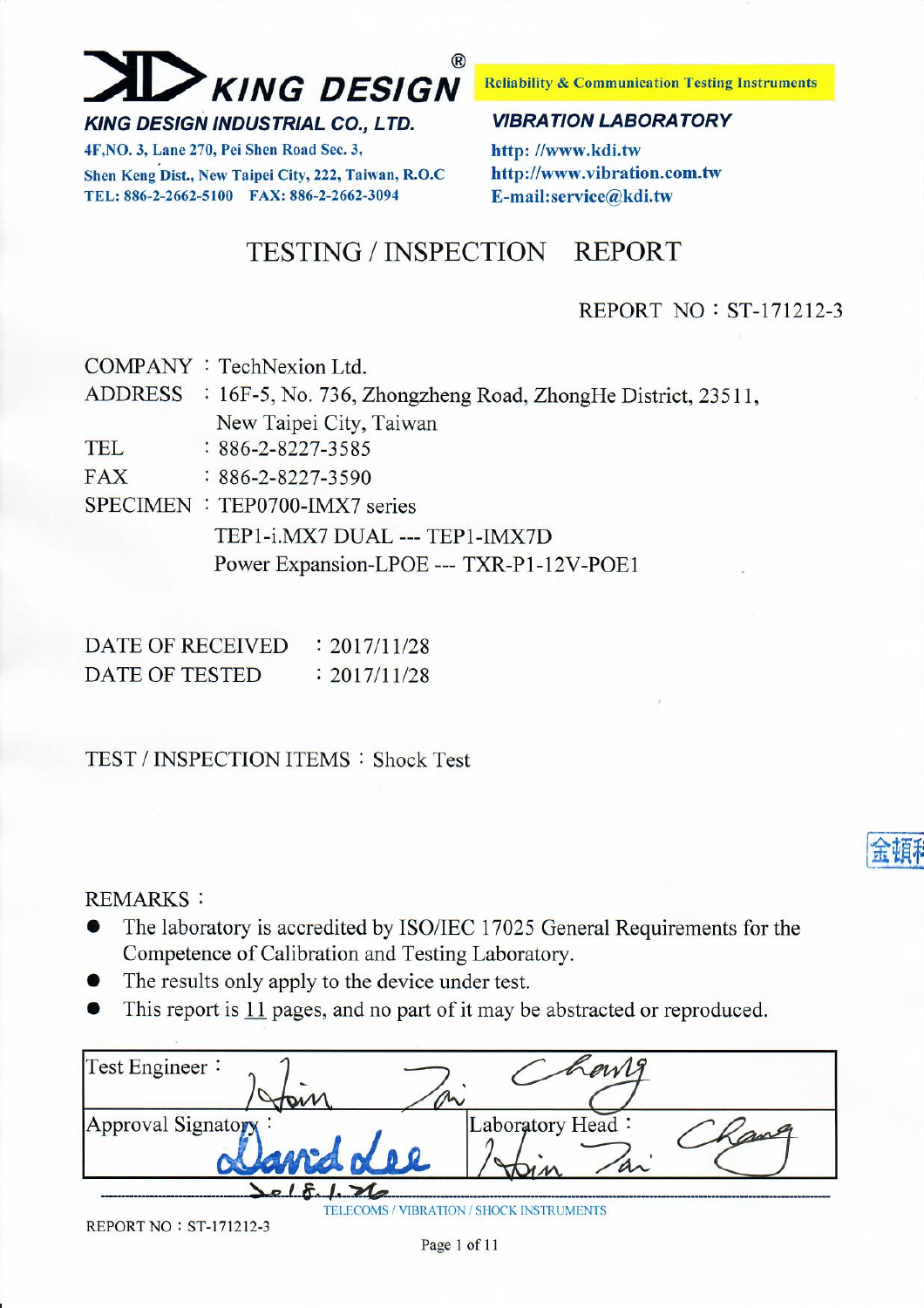

**Reliability & Communication Testing Instruments**

#### **KING DESIGN INDUSTRIAL CO., LTD. VIBRATION LABORATORY**

**4F,NO. 3, Lane 270, Pei Shen Road Sec. 3, http: //www.kdi.tw Shen Keng Dist., New Taipei City, 222, Taiwan, R.O.C http://www.vibration.com.tw TEL: 886-2-2662-5100 FAX: 886-2-2662-3094 E-mail:service@kdi.tw**

### TESTING / INSPECTION REPORT

### TESTING EQUIPMENT: 1. Vibration Tester : KING DESIGN KD-9363EM-1000F2K-50N120, S/N:GUG02102091 2. Controller : DACTRON LASER USB, S/N : 12448370 3.Control Accelerometer : WILCOXON RESEARCH WR-784A, S/N: 23116

#### TEST ENVIRONMENT:

| Temperature              | $:25^{\circ}C$ | $(25\pm10^{\circ}\text{C})$ |
|--------------------------|----------------|-----------------------------|
| <b>Relative Humidity</b> |                | $:62\%RH$ $(50\pm25\%RH)$   |

#### SPECIMEN:

 $Model(S/N)$  : TEP0700-IMX7 series TEP1-i.MX7 DUAL --- TEP1-IMX7D Power Expansion-LPOE --- TXR-P1-12V-POE1

Quantity : 1 unit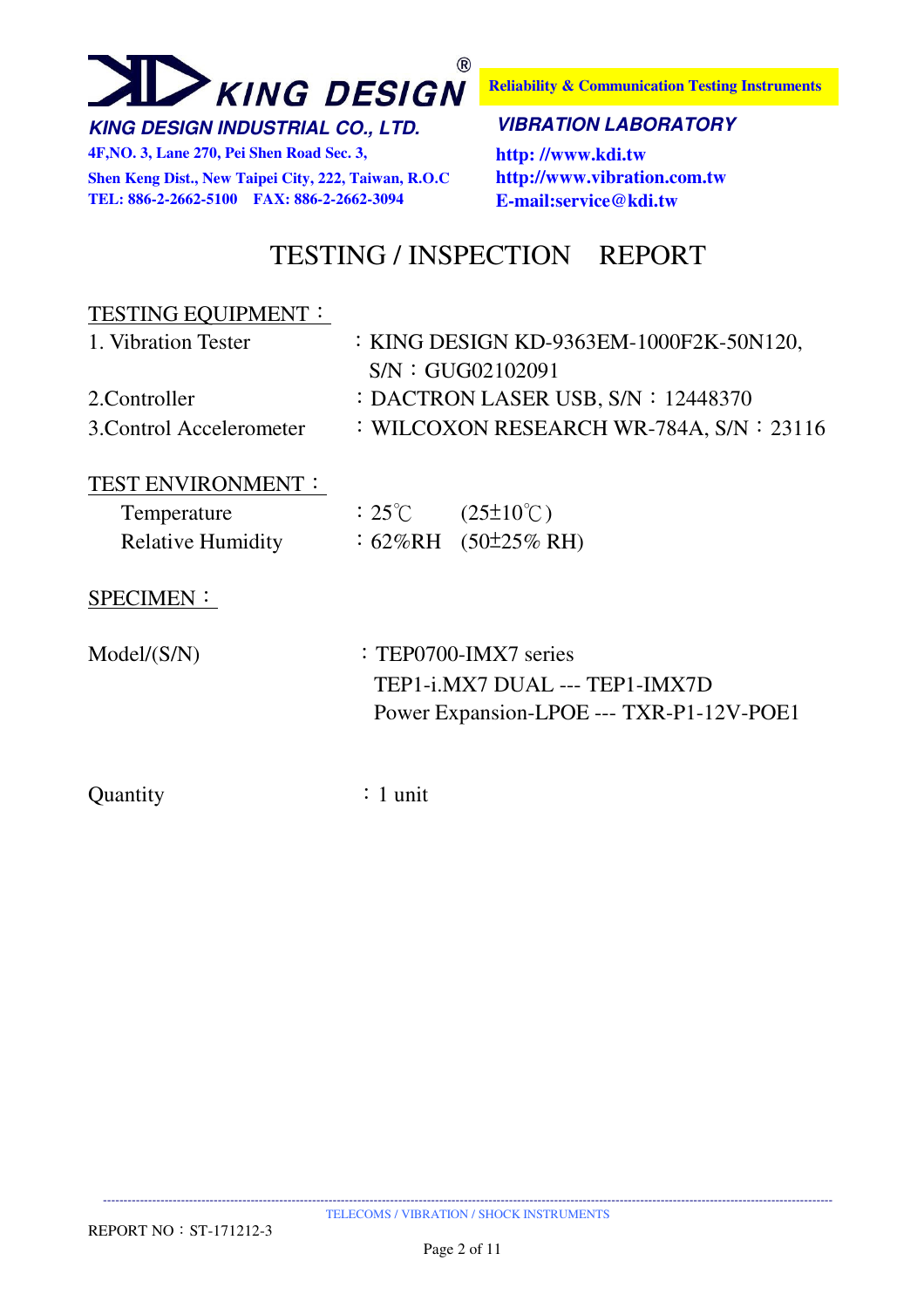

**4F,NO. 3, Lane 270, Pei Shen Road Sec. 3, http: //www.kdi.tw Shen Keng Dist., New Taipei City, 222, Taiwan, R.O.C http://www.vibration.com.tw TEL: 886-2-2662-5100 FAX: 886-2-2662-3094 E-mail:service@kdi.tw**

**Reliability & Communication Testing Instruments**

#### **KING DESIGN INDUSTRIAL CO., LTD. VIBRATION LABORATORY**

### TESTING / INSPECTION REPORT

#### TEST SPECIFICATION:

| Shock test (Operating) |                                       |
|------------------------|---------------------------------------|
| <b>Wave Form</b>       | $\div$ Half sine wave                 |
| Acceleration           | : 15 g                                |
| <b>Duration Time</b>   | $\div$ 11 mS                          |
| No. of Shock           | $\div$ 3 (Each Axis)                  |
| <b>Shock Direction</b> | $\div \pm X$ , $\pm Y$ , $\pm Z$ axis |

#### TEST RESULT:

| Describe          | PASS | FAII | Non-Judgment |
|-------------------|------|------|--------------|
| Function judgment |      |      |              |
| Appearance check  |      |      |              |

---------------------------------------------------------------------------------------------------------------------------------------------------------------------------------- TELECOMS / VIBRATION / SHOCK INSTRUMENTS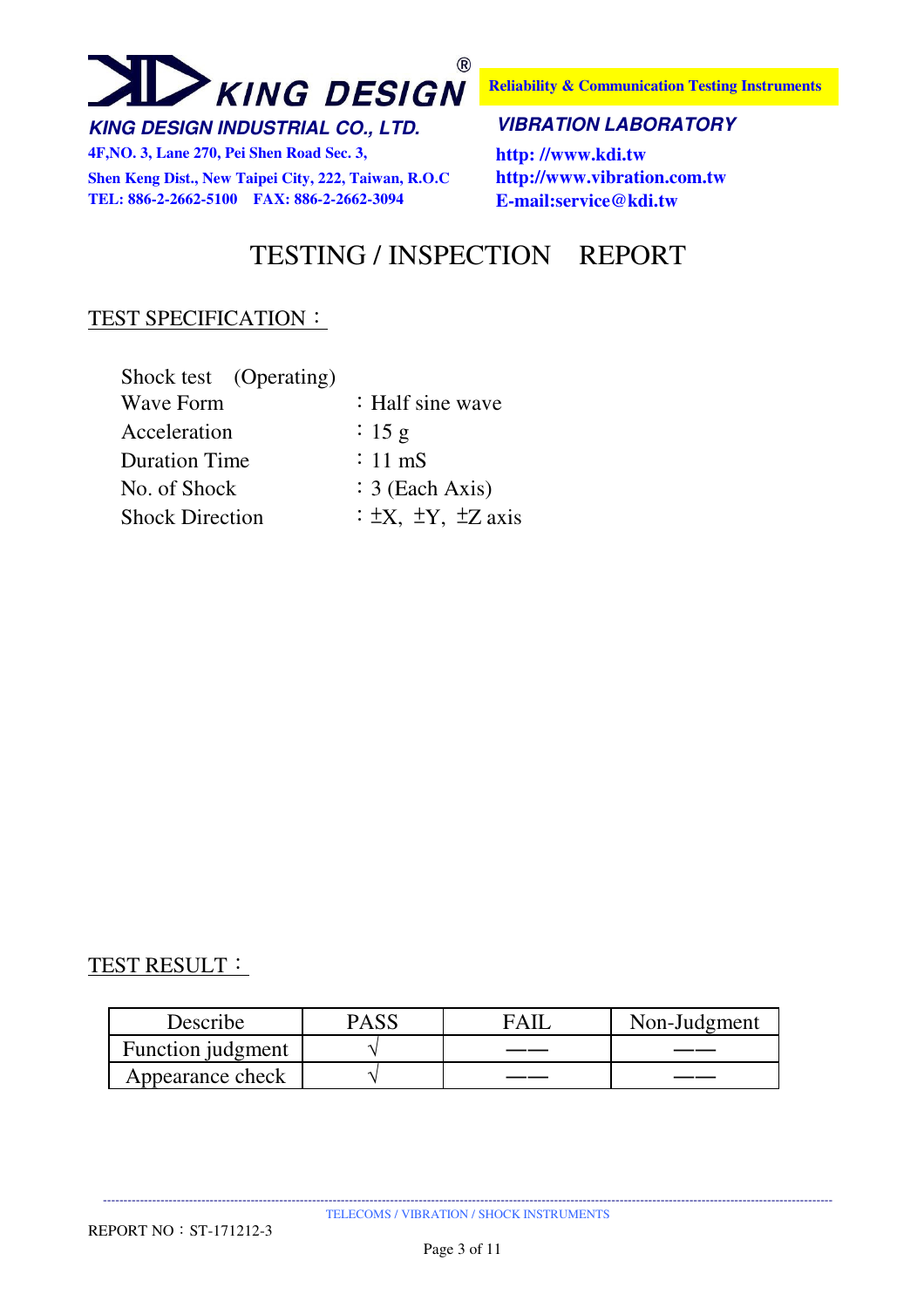## $\circledR$ **XING DESIGN**

**Reliability & Communication Testing Instruments**

#### **KING DESIGN INDUSTRIAL CO., LTD. VIBRATION LABORATORY**

**4F,NO. 3, Lane 270, Pei Shen Road Sec. 3, http: //www.kdi.tw Shen Keng Dist., New Taipei City, 222, Taiwan, R.O.C http://www.vibration.com.tw TEL: 886-2-2662-5100 FAX: 886-2-2662-3094 E-mail:service@kdi.tw**

### TESTING / INSPECTION REPORT



---------------------------------------------------------------------------------------------------------------------------------------------------------------------------------- TELECOMS / VIBRATION / SHOCK INSTRUMENTS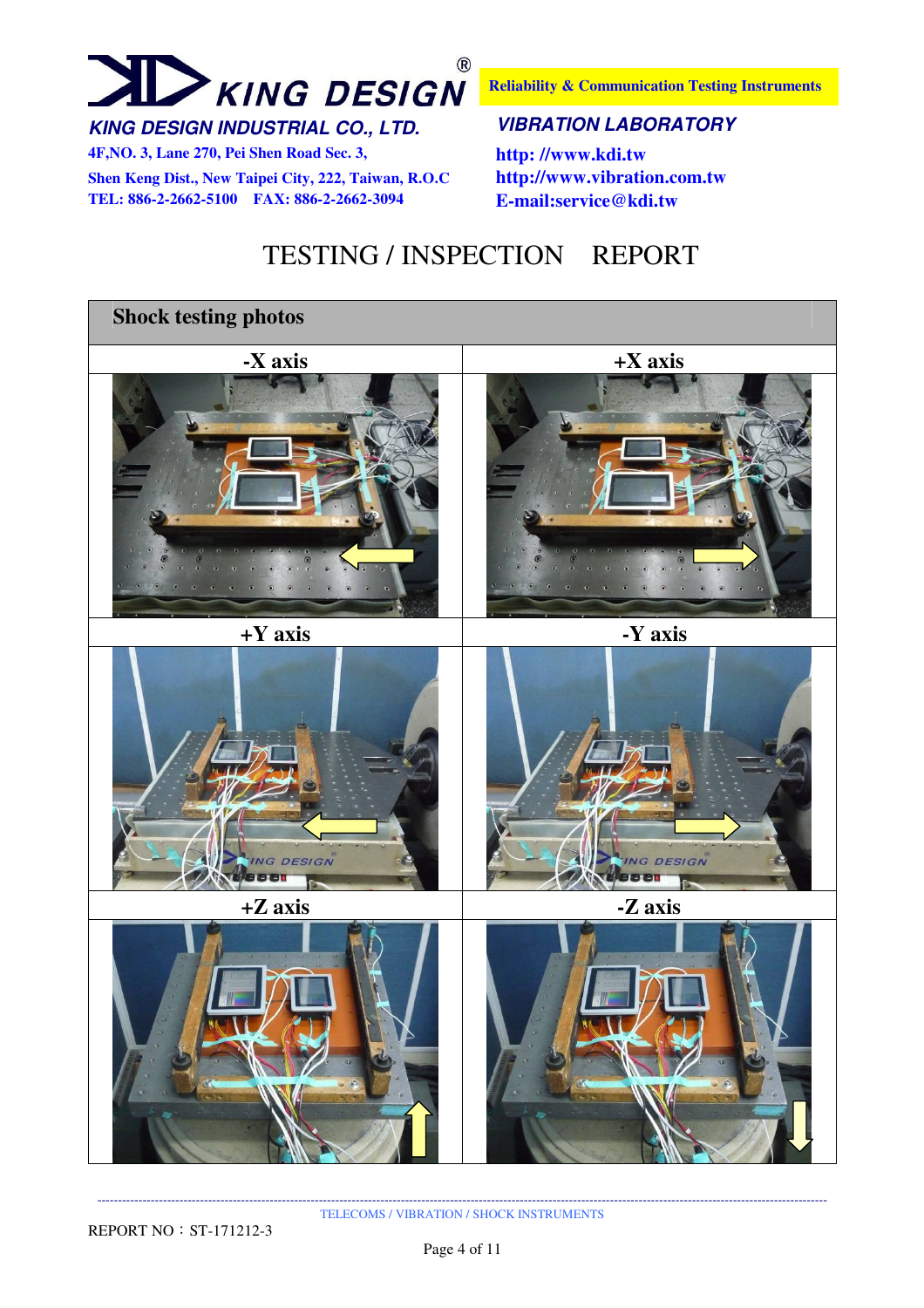

**Reliability & Communication Testing Instruments**

**4F,NO. 3, Lane 270, Pei Shen Road Sec. 3, http: //www.kdi.tw Shen Keng Dist., New Taipei City, 222, Taiwan, R.O.C http://www.vibration.com.tw TEL: 886-2-2662-5100 FAX: 886-2-2662-3094 E-mail:service@kdi.tw**

### TESTING / INSPECTION REPORT

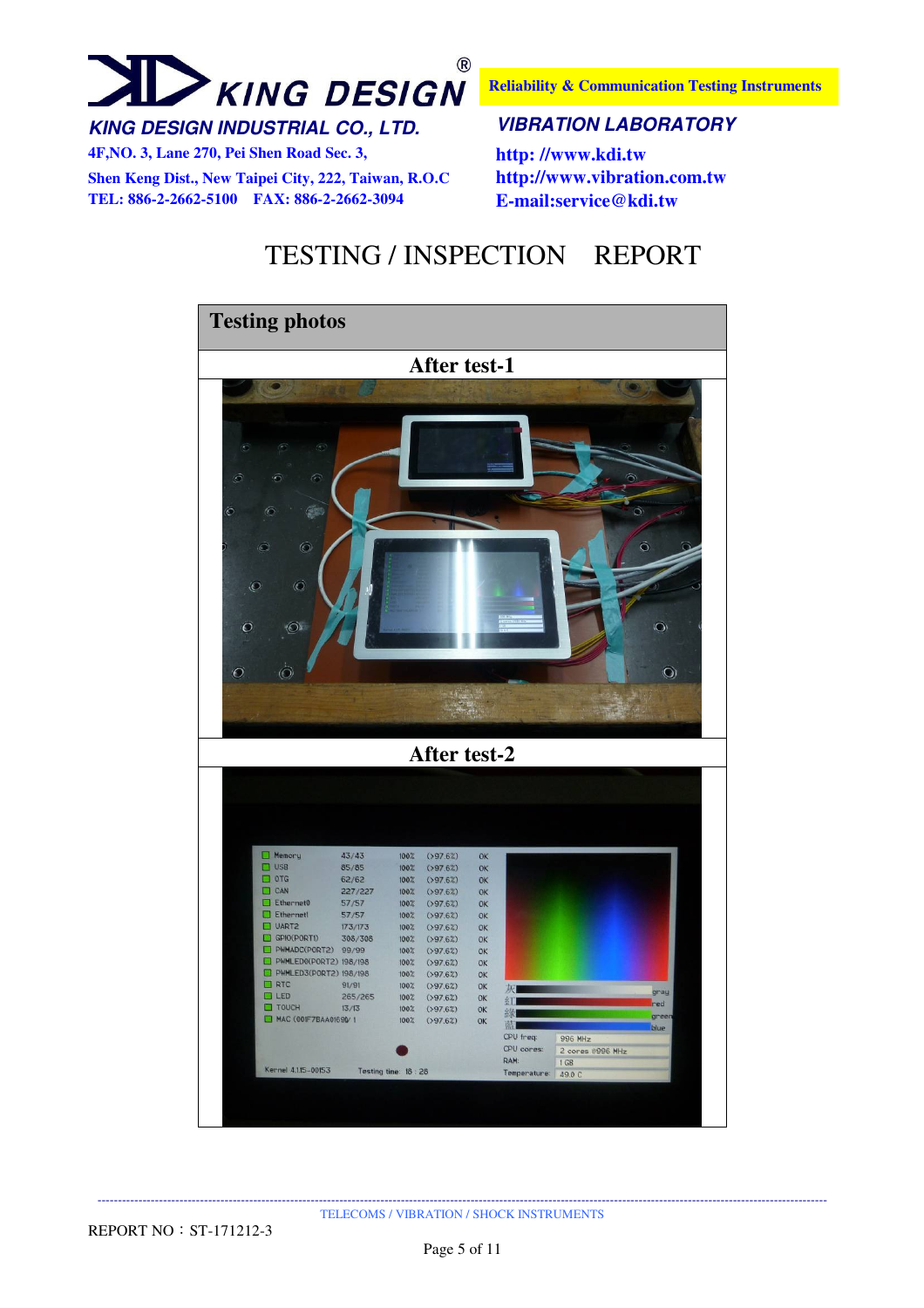

dT: 0.000195 Seconds Demand Peak: 14.999999 Demand RMS: 2.156666 Remaining Pulses: 0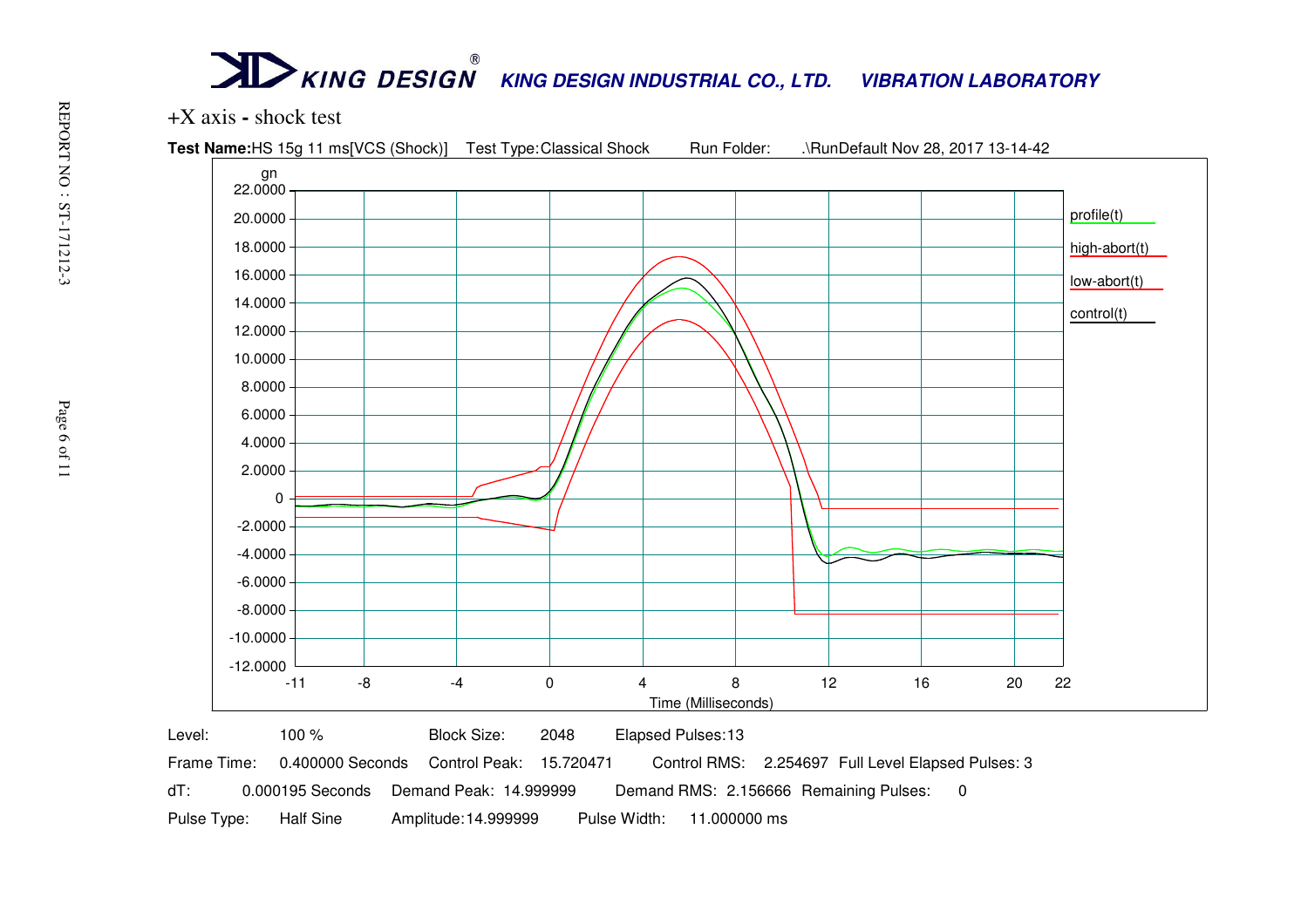

Frame Time: 0.400000 Seconds Control Peak: 15.469190 Control RMS: 2.248096 Full Level Elapsed Pulses: 3

dT: 0.000195 Seconds Demand Peak: 14.999999 Demand RMS: 2.156666 Remaining Pulses: 0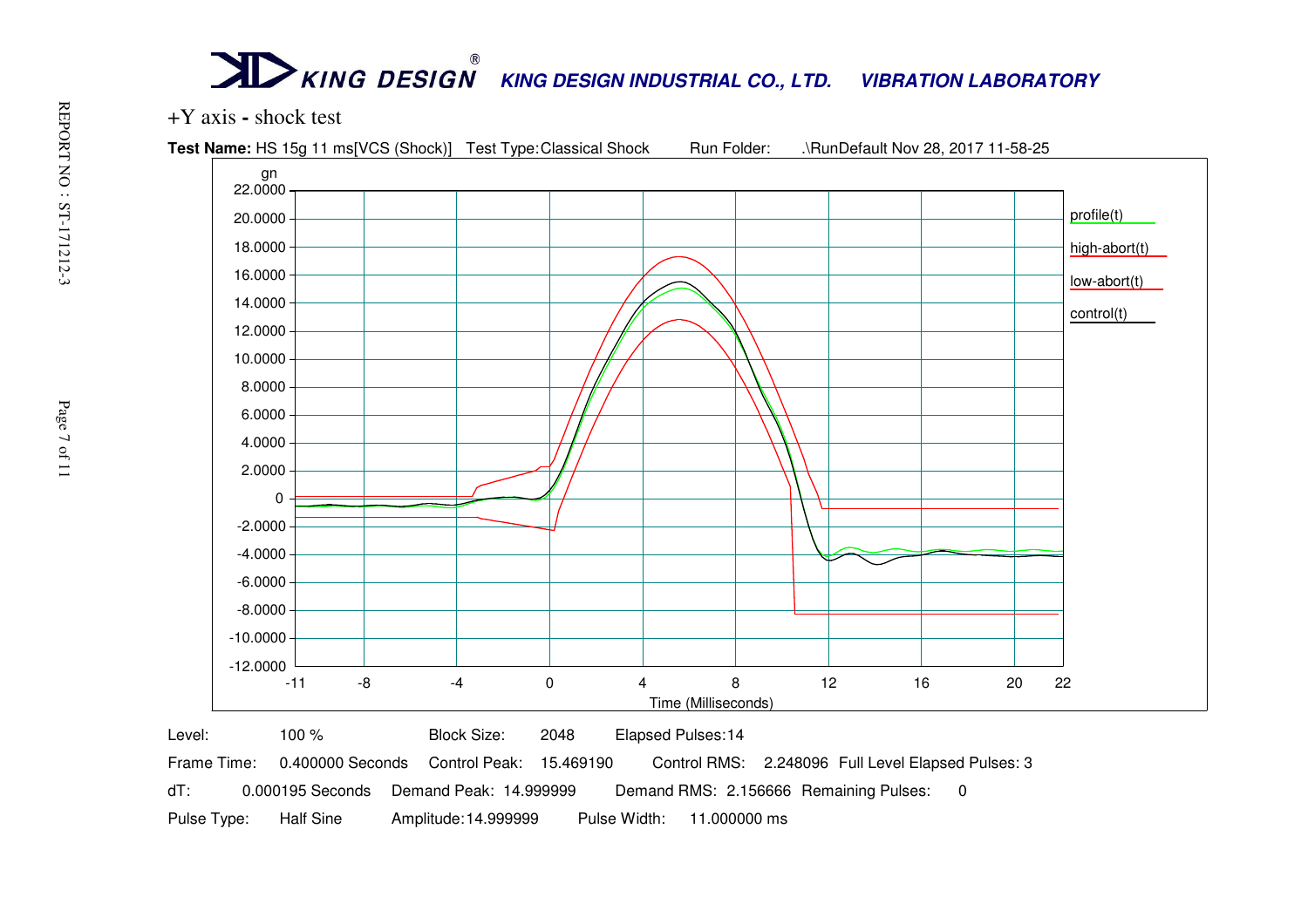

dT: 0.000195 Seconds Demand Peak: 14.999999 Demand RMS: 2.156666 Remaining Pulses: 0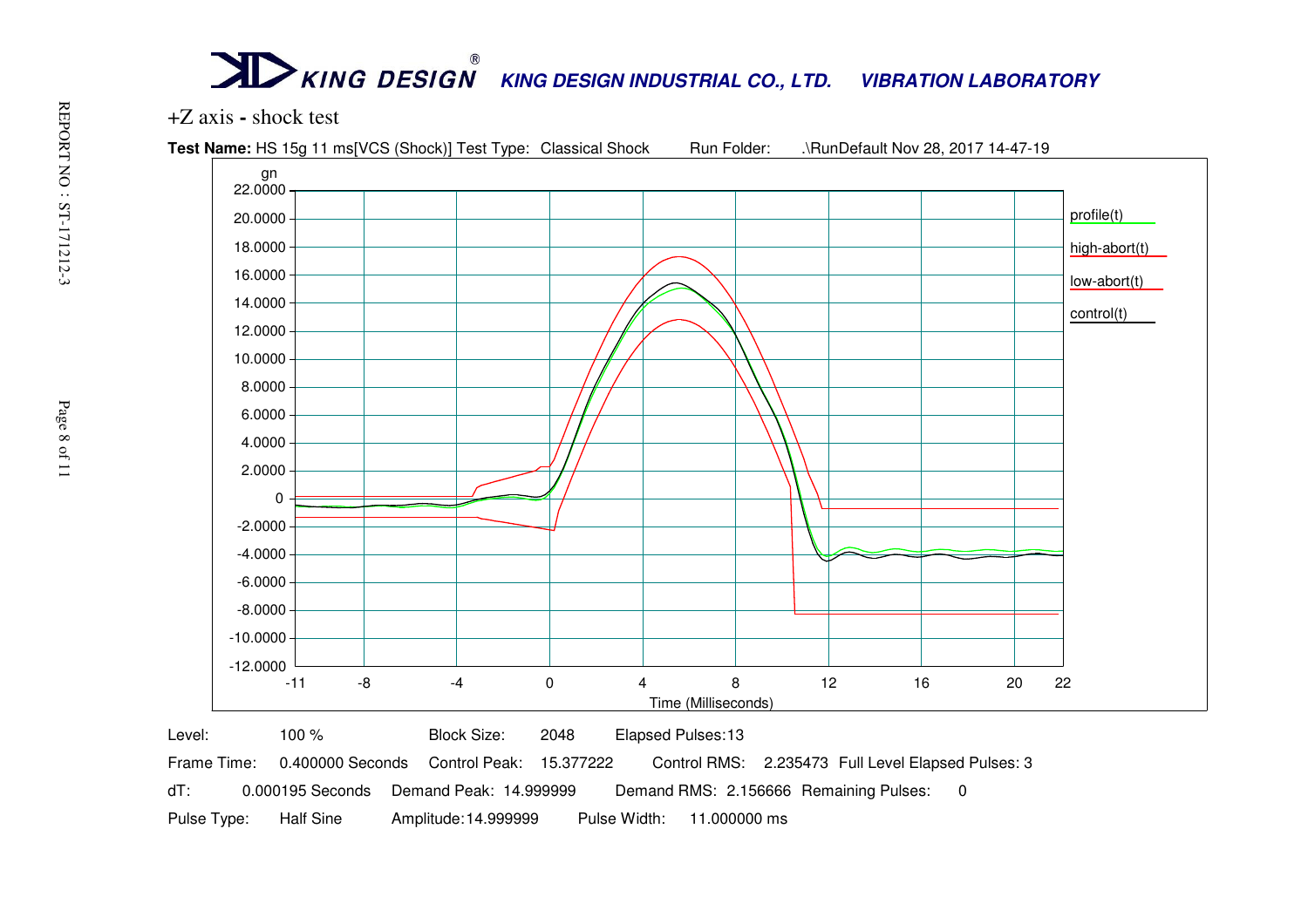

dT: 0.000195 Seconds Demand Peak: 14.999999 Demand RMS: 2.156666 Remaining Pulses: 0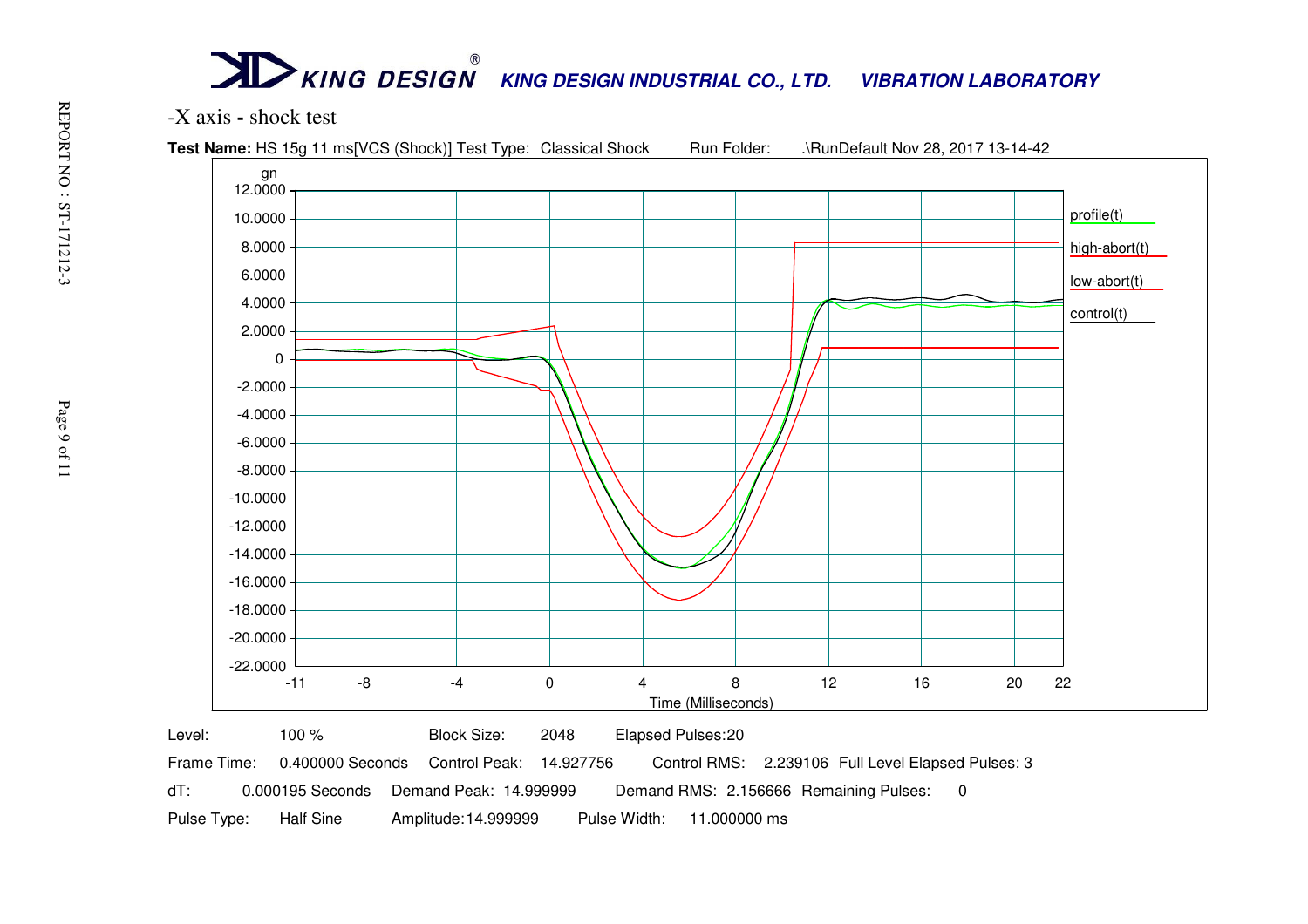

dT: 0.000195 Seconds Demand Peak: 14.999999 Demand RMS: 2.156666 Remaining Pulses: 0